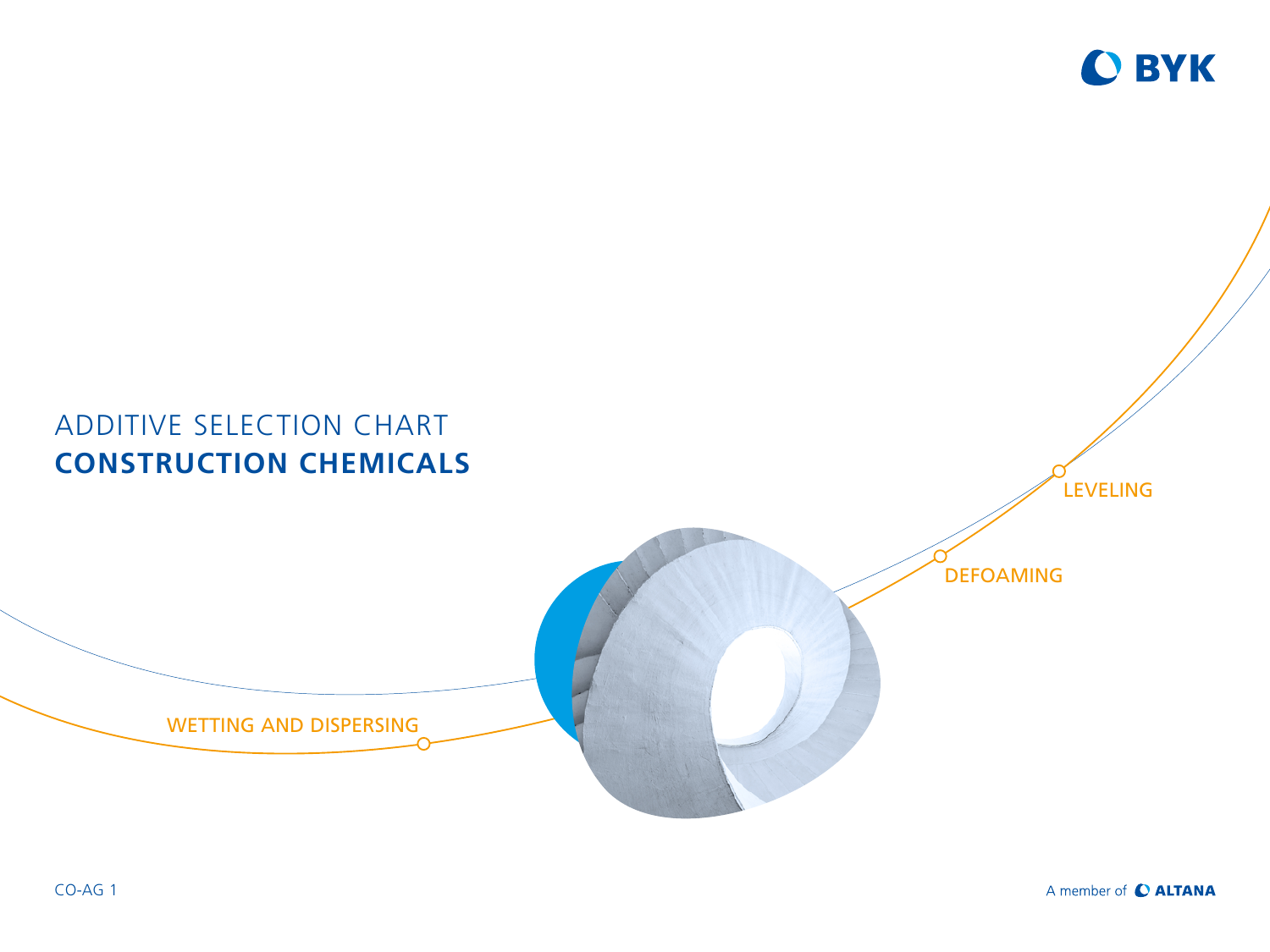# **Contents**

- [Dry mix mortars](#page-2-0)
- [Organic based mortar systems](#page-3-0)
- [Hybrid systems](#page-4-0)
- [Geopolymers](#page-4-0)
- [Admixtures and concrete](#page-5-0)
- [Water-proofing](#page-6-0)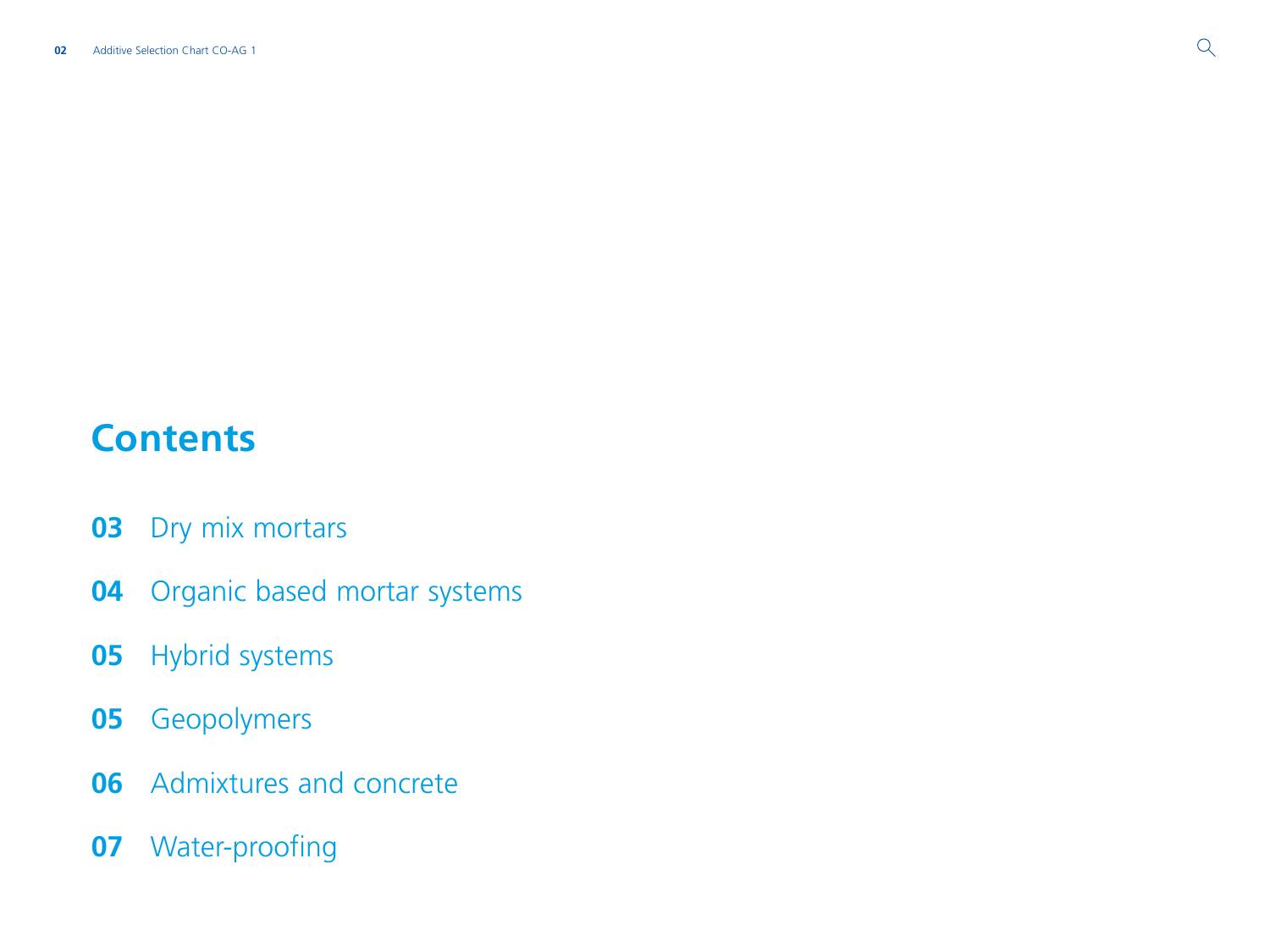## <span id="page-2-0"></span>**Dry mix mortars** (inorganic binder i.e. cement/lime/gypsum)

| <b>Application/</b><br>binder                                            | <b>Rheology</b>                                                 |                                                |                                                              | <b>Defoaming</b>                          | <b>Wetting and</b>                                                  | <b>Open time</b>                                | <b>Water resistance</b> | <b>Leveling</b>            |
|--------------------------------------------------------------------------|-----------------------------------------------------------------|------------------------------------------------|--------------------------------------------------------------|-------------------------------------------|---------------------------------------------------------------------|-------------------------------------------------|-------------------------|----------------------------|
|                                                                          | <b>Anti-sagging</b>                                             | <b>Anti-sedimentation</b><br>and anti-settling | <b>Workability</b>                                           |                                           | dispersing<br>(mixing and anti-settling<br>of fillers and pigments) |                                                 |                         |                            |
| <b>Thin layer</b><br>(i.e. skim coats,<br>putties)                       | OPTIBENT-602<br>OPTIBENT-1008<br>OPTIBENT-1056                  | OPTIBENT-602<br>OPTIBENT-6027                  | OPTIBENT-616<br>OPTIBENT-1008<br>OPTIBENT-6027<br>OPTIGEL-WX | BYK-1691 SD<br>BYK-1692 SD                | DISPERBYK-2290<br>DISPERBYK-2291<br>OPTIBENT-NT 10                  | OPTIBENT-1248                                   | OPTIBENT-NT 10          |                            |
| Sag-controlled<br>(i.e. base coats,<br>repair mortar,<br>tile adhesives) | OPTIBENT-602<br>OPTIBENT-1008<br>OPTIBENT-6027<br>OPTIBENT-6042 |                                                | OPTIBENT-6027<br>OPTIGEL-WX                                  | BYK-1690 SD                               | DISPERBYK-2290                                                      | DISPERBYK-2290<br>OPTIBENT-602<br>OPTIBENT-6042 |                         |                            |
| <b>Flowable and</b><br>self-leveling<br>(SLU/SLO, screeds)               |                                                                 | OPTIBENT-987<br>OPTIBENT-6027                  |                                                              | BYK-1690 SD<br>BYK-1691 SD<br>BYK-1692 SD | DISPERBYK-2291                                                      |                                                 |                         | BYK-1691 SD<br>BYK-1692 SD |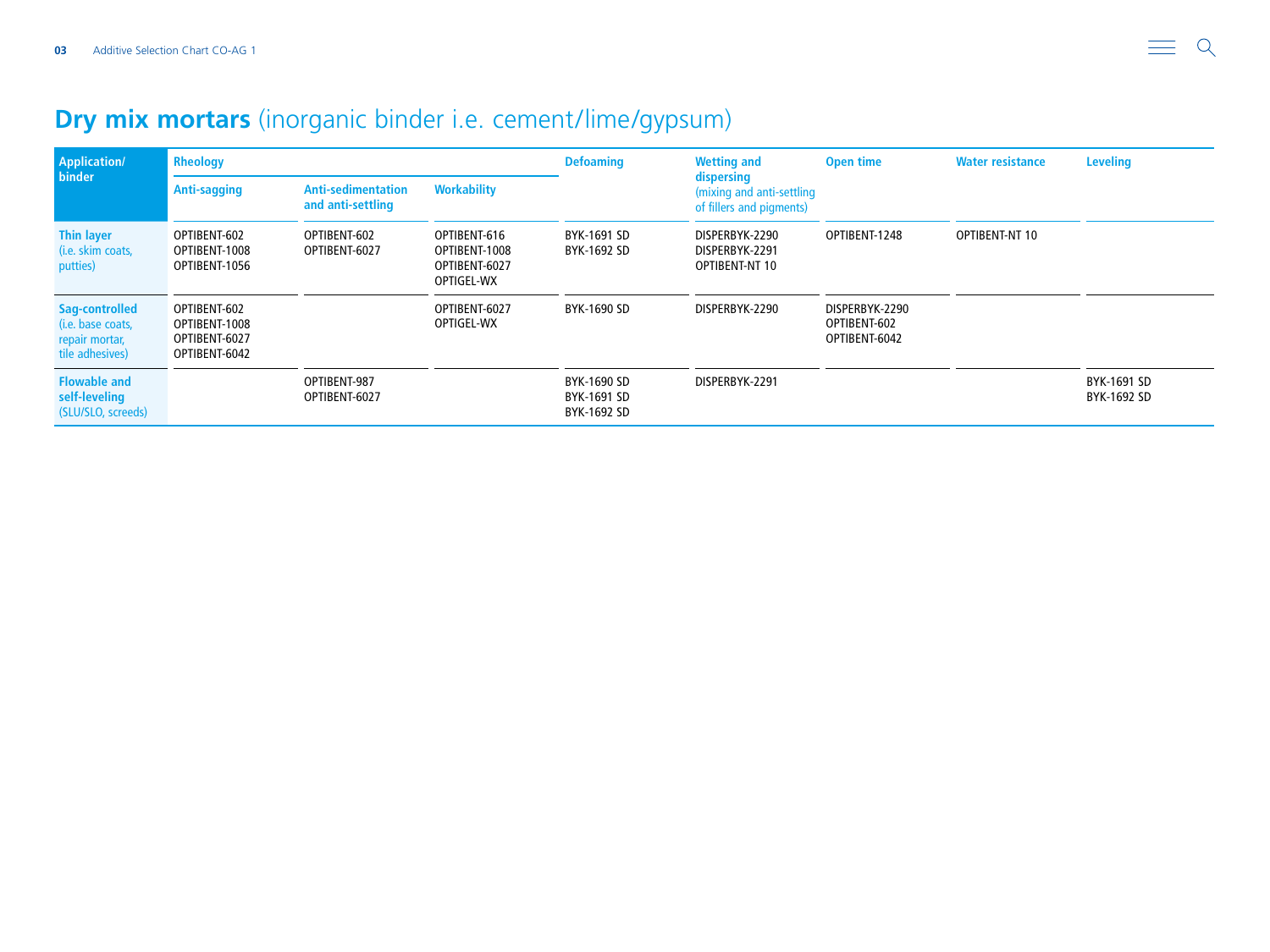### <span id="page-3-0"></span>**Organic based mortar systems**

| Application/<br>binder          | <b>Rheology</b>                             |                                                                                                        |                                             | <b>Defoaming</b><br><b>Wetting and</b>                                         |                                                                                           | <b>Substrate wetting</b>               | <b>Open time</b>  | <b>Water resistance</b>                                  | <b>Leveling</b>                          |
|---------------------------------|---------------------------------------------|--------------------------------------------------------------------------------------------------------|---------------------------------------------|--------------------------------------------------------------------------------|-------------------------------------------------------------------------------------------|----------------------------------------|-------------------|----------------------------------------------------------|------------------------------------------|
|                                 | <b>Anti-sagging</b>                         | <b>Anti-sedimentation</b><br>and anti-settling                                                         | <b>Workability</b>                          |                                                                                | dispersing<br>(mixing and<br>anti-settling of<br>fillers and pigments)                    |                                        |                   |                                                          |                                          |
| <b>Aqueous</b>                  |                                             |                                                                                                        |                                             |                                                                                |                                                                                           |                                        |                   |                                                          |                                          |
| <b>Acrylate</b>                 | OPTIGEL-W 724<br>OPTIGEL-WA<br>RHEOBYK-7610 | ANTI-TERRA-250<br>OPTIBENT-987<br>OPTIGEL-WX<br>RHEOBYK-7600<br>RHEOBYK-H 3300 VF<br>RHEOBYK-M 2600 VF | OPTIBENT-987<br>OPTIBENT-6018               | BYK-014<br>BYK-037<br>BYK-1630<br>BYK-1640<br>BYK-1724<br>BYK-1740<br>BYK-1786 | ANTI-TERRA-250<br><b>BYK-154</b><br>DISPERBYK-199 BF*<br>DISPERBYK-2019<br>DISPERBYK-2080 | <b>BYK-349</b><br>BYK-3410<br>BYK-3451 | <b>BYKETOL-PC</b> | AQUACER 497<br>AQUACER 1039                              | BYK-333<br>BYK-3565<br><b>BYKETOL-WA</b> |
| <b>VAC</b>                      | OPTIGEL-WA<br>RHEOBYK-7600                  | ANTI-TERRA-250<br>OPTIBENT-987<br>OPTIGEL-WX<br>RHEOBYK-7600<br>RHEOBYK-H 3300 VF                      | OPTIBENT-987<br>OPTIBENT-6018<br>OPTIGEL-WX | <b>BYK-037</b><br>BYK-1640<br>BYK-1710<br>BYK-1724<br>BYK-1740                 | ANTI-TERRA-250<br>DISPERBYK-2080                                                          | BYK-3410<br>BYK-3451                   | BYKETOL-PC        | <b>AQUACER 497</b><br><b>AQUACER 539</b><br>AQUACER 1039 |                                          |
| <b>PU</b>                       | OPTIGEL-WA<br>RHEOBYK-7610                  | OPTIGEL-WA<br>OPTIGEL-WX<br>RHEOBYK-7600                                                               |                                             | BYK-014<br>BYK-022<br>BYK-1724<br>BYK-1786                                     | DISPERBYK-199 BF*<br>DISPERBYK-2015 BF*                                                   | BYK-349<br>BYK-3410                    | <b>BYKETOL-PC</b> |                                                          | BYK-333<br>BYK-3565                      |
| <b>Epoxy</b>                    | OPTIGEL-WA<br>RHEOBYK-HV 80                 | OPTIGEL-WX<br>RHEOBYK-440                                                                              | GARAMITE-1958                               | BYK-011<br>BYK-022<br>BYK-1630**<br>BYK-1711**                                 | ANTI-TERRA-250**<br>DISPERBYK-194 N**<br>DISPERBYK-199 BF*                                | BYK-349<br>BYK-1681<br>BYK-3455        |                   |                                                          | <b>BYK-333</b><br>BYK-3565               |
| <b>Solvent and solvent-free</b> |                                             |                                                                                                        |                                             |                                                                                |                                                                                           |                                        |                   |                                                          |                                          |
| <b>Epoxy</b>                    |                                             | GARAMITE-7305<br>RHEOBYK-430<br>RHEOBYK-7410 ET                                                        |                                             | BYK-1760<br>BYK-1794<br>BYK-1796<br><b>BYK-A 530</b>                           | BYK-9076<br><b>BYK-W 969</b><br>DISPERBYK-2152 TF<br>DISPERBYK-2155 TF                    | <b>BYK-333</b><br>BYK-3764             |                   |                                                          | <b>BYK-327</b><br><b>BYK-329</b>         |
| <b>PU</b>                       |                                             | GARAMITE-1958<br>RHEOBYK-430<br>RHEOBYK-7410 CA                                                        |                                             | BYK-392<br>BYK-1794<br><b>BYK-A 535</b>                                        | BYK-9076<br><b>BYK-W 969</b><br>DISPERBYK-111<br>DISPERBYK-2155 TF                        | BYK-310<br><b>BYK-333</b>              |                   |                                                          | <b>BYK-306</b><br><b>BYK-354</b>         |

\* Biocide-free version: Future-oriented variant of the original product. Originals are still available.

\*\* Formulation in the amine component, not in the binder.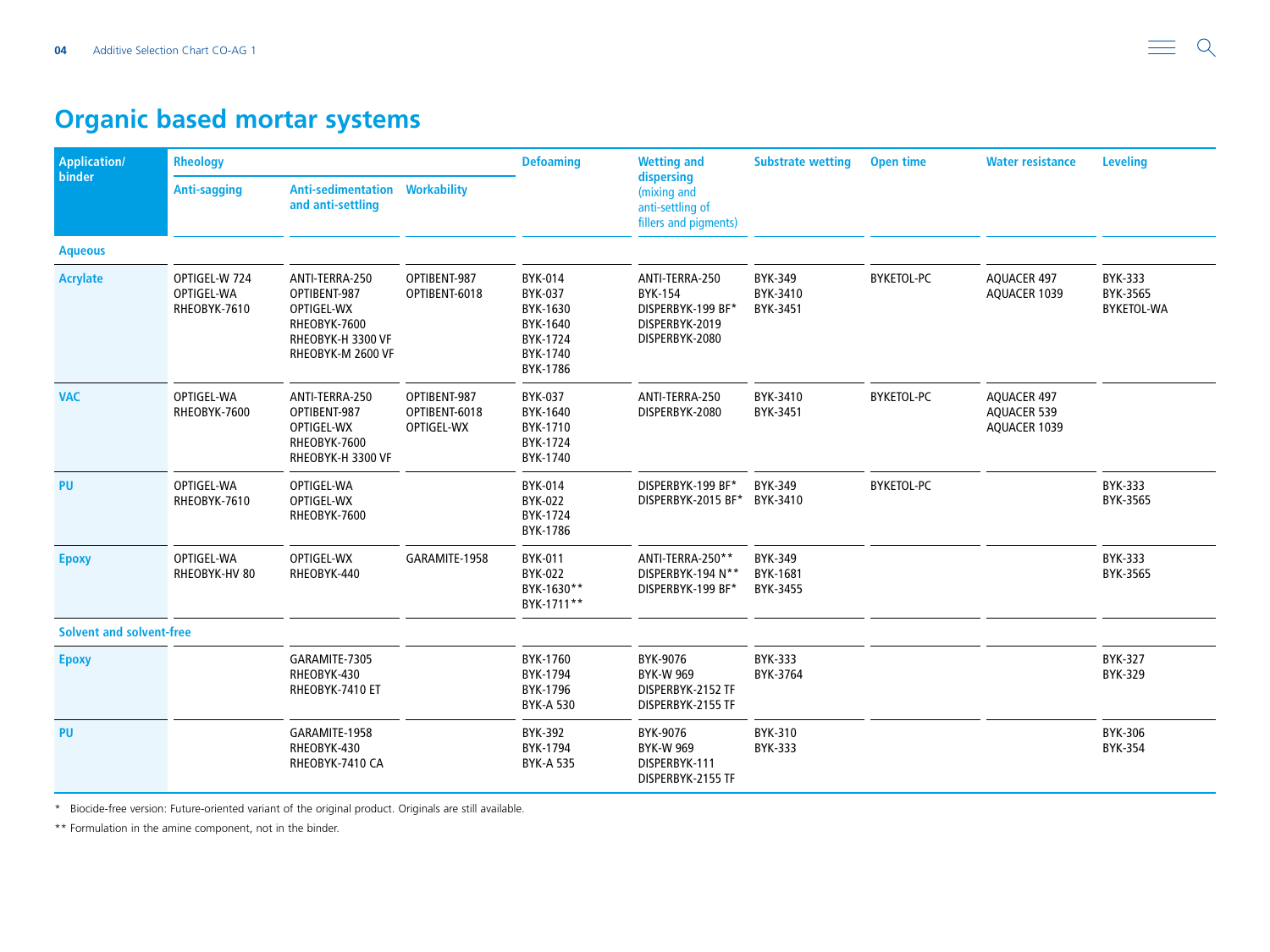# <span id="page-4-0"></span>**Hybrid systems** (polymer & cement)

| <b>Application/</b><br>binder | <b>Rheology</b>                   |                                                | <b>Defoaming</b>                    | <b>Wetting and dispersing</b>                                        | <b>Substrate wetting</b>        | Open time         |
|-------------------------------|-----------------------------------|------------------------------------------------|-------------------------------------|----------------------------------------------------------------------|---------------------------------|-------------------|
|                               | <b>Anti-sagging</b>               | <b>Anti-sedimentation and</b><br>anti-settling |                                     | (mixing and anti-settling<br>of fillers and pigments)                |                                 |                   |
| <b>Epoxy</b>                  | GARAMITE-1958                     | GARAMITE-1958                                  | BYK-011<br>BYK-S 732                | BYK-9076<br>BYK-W 996<br>DISPERBYK-111<br>DISPERBYK-190              |                                 |                   |
| <b>PU</b>                     | OPTIBENT-987<br>RHEOBYK-H 7500 VF | ANTI-TERRA-250<br>OPTIBENT-987                 | BYK-1690 SD<br>BYK-1790<br>BYK-1794 | ANTI-TERRA-250<br>DISPERBYK-190<br>DISPERBYK-194 N<br>DISPERBYK-2080 | BYK-349<br>BYK-3400<br>BYK-3410 | <b>BYKETOL-PC</b> |
| <b>Mineral-based</b>          | OPTIBENT-987                      | OPTIBENT-987                                   | BYK-014<br>BYK-1690 SD              |                                                                      |                                 |                   |

### **Geopolymers**

| <b>Application/</b><br>binder | <b>Rheology</b>                          |                                                |                    | <b>Defoaming</b>                       | <b>Wetting and dispersing</b>                         | <b>Substrate wetting</b> |
|-------------------------------|------------------------------------------|------------------------------------------------|--------------------|----------------------------------------|-------------------------------------------------------|--------------------------|
|                               | Anti-sagging                             | <b>Anti-sedimentation and</b><br>anti-settling | <b>Workability</b> |                                        | (mixing and anti-settling of<br>fillers and pigments) |                          |
| <b>Epoxy</b>                  | OPTIGEL-WX<br>OPTIBENT-987<br>OPTIGEL-WX |                                                | OPTIGEL-WX         | BYK-1681<br>BYK-1691 SD<br>BYK-1692 SD | DISPERBYK-2190<br>DISPERBYK-2291                      | BYK-1681                 |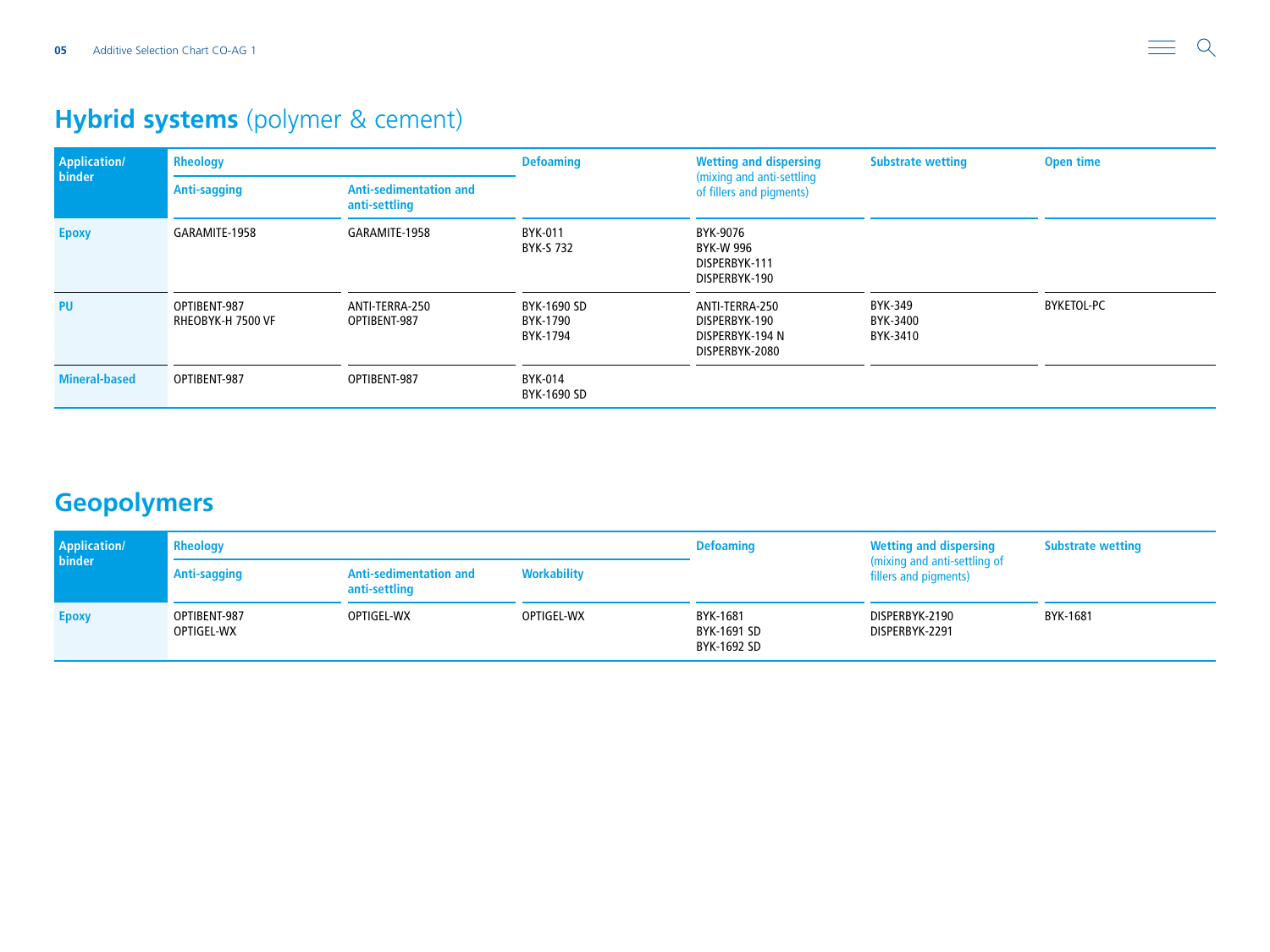#### <span id="page-5-0"></span>**Admixtures and concrete**

| <b>Application/</b><br>binder         | <b>Rheology</b>                      | <b>Defoaming</b>                                         | <b>Wetting and dispersing</b><br>(mixing and anti-settling of fillers and pigments) |  |
|---------------------------------------|--------------------------------------|----------------------------------------------------------|-------------------------------------------------------------------------------------|--|
|                                       | Anti-sedimentation and anti-settling |                                                          |                                                                                     |  |
| <b>Admixture (PCE)</b>                |                                      | BYK-1610<br>BYK-1615<br>BYK-1617<br>BYK-1680<br>BYK-1681 |                                                                                     |  |
| <b>Admixture (Ligno)</b>              | OPTIBENT-6027                        | BYK-1640                                                 |                                                                                     |  |
| <b>Admixture</b><br><b>Naphthalen</b> | OPTIBENT-6027                        | BYK-A 595                                                |                                                                                     |  |
| <b>Accelerators</b>                   | ANTI-TERRA-250<br>OPTIGEL-WX         |                                                          |                                                                                     |  |
| <b>Concrete and</b><br>offshore       |                                      | BYK-1681                                                 | BYK-3951 P<br>DISPERBYK-2190                                                        |  |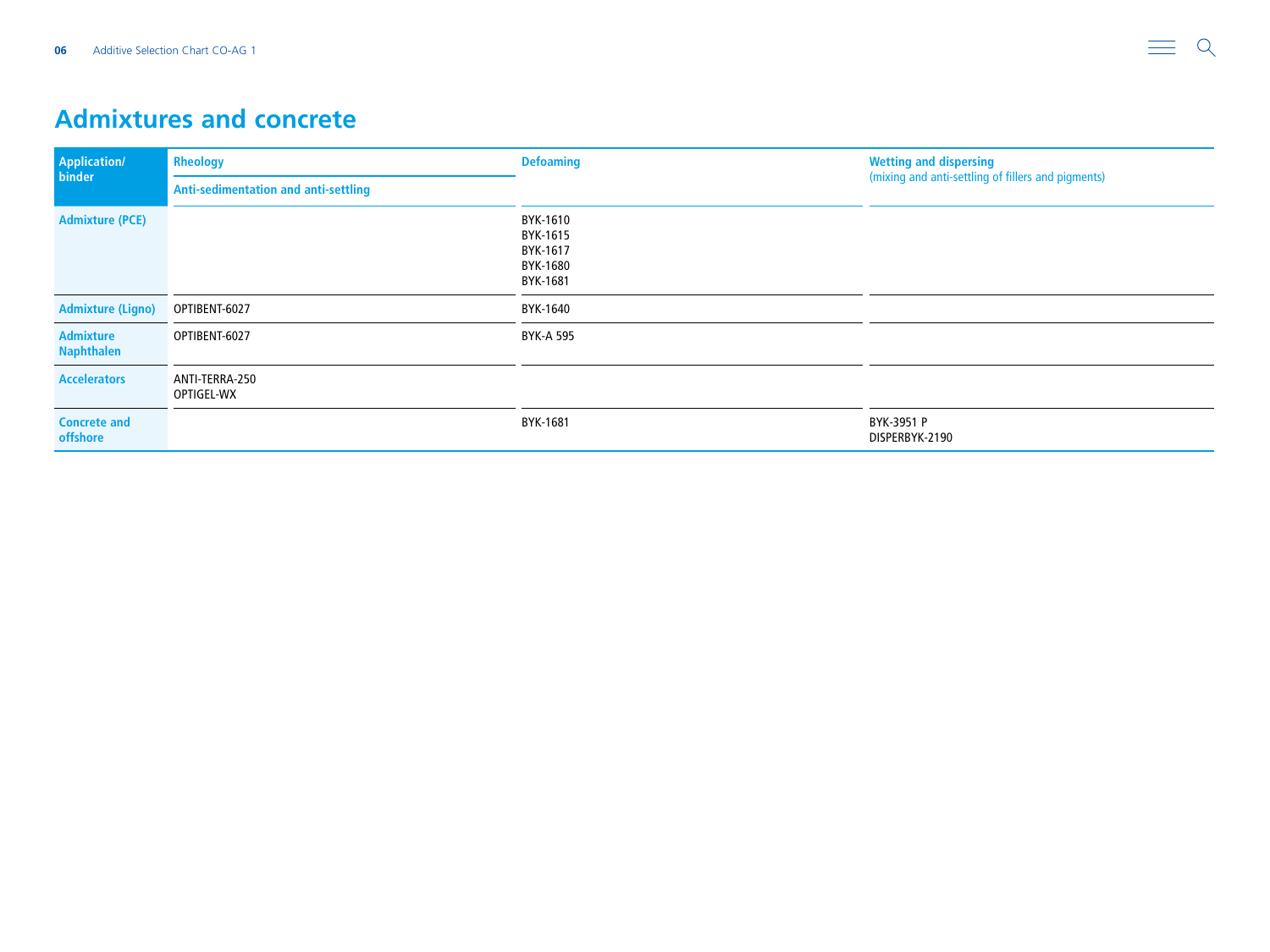# <span id="page-6-0"></span>**Water-proofing**

| Application/<br>binder                                   | <b>Rheology</b>                                     |                                                |                    | <b>Defoaming</b>                                  | <b>Wetting and dispersing</b>                            | <b>Substrate wetting</b> | <b>Leveling</b>            |
|----------------------------------------------------------|-----------------------------------------------------|------------------------------------------------|--------------------|---------------------------------------------------|----------------------------------------------------------|--------------------------|----------------------------|
|                                                          | <b>Anti-sagging</b>                                 | <b>Anti-sedimentation and</b><br>anti-settling | <b>Workability</b> |                                                   | (mixing and<br>anti-settling of<br>fillers and pigments) |                          |                            |
| <b>Bitumen</b><br>and asphalt                            | <b>Aqueous</b>                                      |                                                |                    |                                                   |                                                          |                          |                            |
|                                                          | OPTIBENT-6027<br>RHEOBYK-HV 80<br>RHEOBYK-T 1000 VF | RHEOBYK-7420 CA                                |                    | <b>BYK-018</b><br>BYK-022<br>BYK-1724<br>BYK-1730 | ANTI-TERRA-250<br><b>BYK-154</b><br>DISPERBYK-199 BF*    |                          |                            |
|                                                          | <b>SBR and styrene acrylic (aqueous)</b>            |                                                |                    |                                                   |                                                          |                          |                            |
|                                                          | RHEOBYK-H 6500 VF                                   |                                                | RHEOBYK-T 1010 VF  | BYK-022<br>BYK-1640                               | DISPERBYK-199 BF*                                        |                          |                            |
|                                                          | <b>Solvent-based</b>                                |                                                |                    |                                                   |                                                          |                          |                            |
|                                                          | CLAYTONE-40                                         | RHEOBYK-431                                    |                    | <b>BYK-052 N</b><br>BYK-1794                      | DISPERBYK-145                                            |                          |                            |
| <b>PU</b>                                                |                                                     |                                                |                    | <b>BYK-057</b><br>BYK-1794                        | BYK-9076                                                 |                          |                            |
| <b>MS/STP</b>                                            | GARAMITE-1958<br>GARAMITE-7303                      |                                                |                    | BYK-1794<br><b>BYK-A 560</b>                      | BYK-9076                                                 |                          |                            |
| <b>Cement</b>                                            | OPTIBENT-6027<br>OPTIBENT-NT 10                     |                                                |                    | BYK-1691 SD<br>BYK-1692 SD                        | BYK-3951 P<br>DISPERBYK-2290                             |                          |                            |
| <b>Liquid polymer</b><br>and formulated<br>cement powder | OPTIBENT-602<br>OPTIGEL-WA                          | OPTIBENT-602<br>OPTIGEL-WX                     |                    | BYK-1640<br>BYK-1690 SD                           | DISPERBYK-2290                                           |                          |                            |
| <b>Epoxy</b><br>(aqueous)                                | GARAMITE-1958                                       | GARAMITE-1958                                  |                    | <b>BYK-022</b><br>BYK-1710                        | ANTI-TERRA-250<br>BYK-9076<br>DISPERBYK-111              | BYK-349<br>BYK-3455      | <b>BYK-333</b><br>BYK-3565 |

\* Biocide-free version: Future-oriented variant of the original product. Originals are still available.